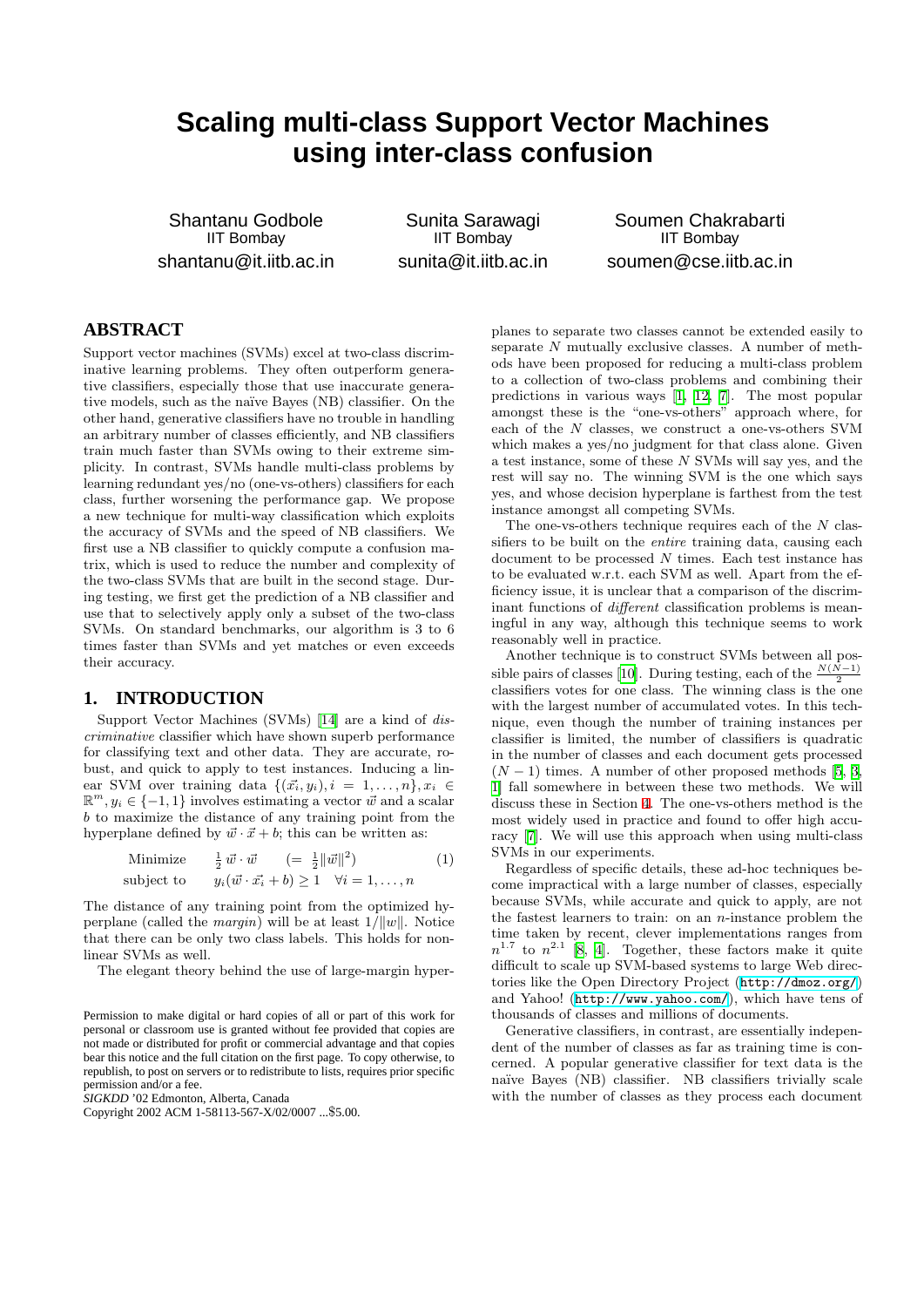only once independent of the number of classes. Also, NB classifiers train much faster than SVMs owing to their extreme simplicity. On the other hand, in terms of accuracy, the linear SVM has decisively outperformed the NB classifier owing to the latter's high bias in assuming attribute independence.

In this paper, we present a method that tries to achieve the best of both worlds: scalability of NB classifiers w.r.t. number of classes and accuracy of SVMs. In the first stage we use the fast multi-class NB classifier to compute a confusion matrix, which is used to reduce the number and complexity of two-class SVMs that are built in the second stage using the one-vs-others approach. During testing, we first get the prediction of a NB classifier and use that to selectively apply only a subset of the two-class SVMs, as indicated by the confusion matrix. On standard benchmarks, our algorithm is 3 to 6 times faster than multi-class SVMs, and has superior scalability in terms of memory requirements and training set size. In terms of accuracy, the method is 3% better than NB classifiers and comparable or superior to SVMs.

Our proposed algorithm is very simple to understand and requires negligible coding. It can be of substantial utility while dealing with very large classifiers like those that would be required for Web directories.

## **2. OUR APPROACH**

The genesis of our approach lies in the class relationships derived from a confusion matrix, easily generated from a fast classifier like NB. This can be obtained using a held-out validation dataset.

| Classname                |                |     |     | 3              | 4   | 5   | 6              |     | 8   | g                        | 10                       | 11  | 12             | 13  | 14  | 15             | 16  | 17 | 18         | 19         | 20  |
|--------------------------|----------------|-----|-----|----------------|-----|-----|----------------|-----|-----|--------------------------|--------------------------|-----|----------------|-----|-----|----------------|-----|----|------------|------------|-----|
| alt.atheism              | 1              | 251 | ĥ   |                | 3   | 32  |                |     |     |                          | 2                        | O   | Λ              | 0   | Λ   | 0              | 0   | Λ  | Λ          | 0          | Λ   |
| soc.religion.christian   | $\overline{c}$ | 9   | 277 | 0              |     | 6   | Ō              | Ū   |     | ۵                        | ۵                        | ۵   | O              | 0   |     | 2              | 2   | 0  | 0          | 0          |     |
| sci.space                | 3              | 3   |     | 273            |     | Ň   |                | 2   | Λ   |                          |                          | 9   | Λ              | n   |     | 2              | 3   | n  | Λ          |            |     |
| talk.politics.misc       | 4              | 2   |     | 3              | 213 | 24  | 3              | ۵   | 17  | 3                        | n                        | ۵   | Λ              | 0   | 0   | n              |     | n  |            | 33         |     |
| talk.religion.misc       | 5              | ŔŔ  | 36  | 2              | 23  | 132 | 0              |     | Ū   | Λ                        | n                        | ٥   | Λ              | n   | n   | n              | 2   | n  |            | 15         | Λ   |
| rec.autos                | 6              | n   | n   | n              | 3   |     | 272            | n   | Ñ   | Λ                        |                          | 1   | 2              |     | 6   | 4              |     | n  | Π          | 2          |     |
| comp.windows.x           |                |     |     | 2              |     | n   |                | 246 | Ō   | $\overline{\phantom{a}}$ | $\overline{\phantom{a}}$ | 30  | 5              | 3   |     |                | 2   |    |            | Ō          |     |
| talk.politics.mideast    | 8              | n   | 3   |                | 18  | Λ   | ٥              | n   | 275 | n                        | Á                        | O   | Λ              | 0   | Λ   | Λ              | n   | Λ  |            |            | Ñ   |
| sci.crypt                | g              |     | n   |                | 2   | 4   | 0              | 3   | O   | 284                      | Ñ                        | 3   | Ō              | 4   | 0   | Ō              | 1   | O  | 0          | 3          | n   |
| rec.motorcycles          | 10             | Λ   | Λ   | Λ              |     | Ū   | 4              |     | Λ   | 0                        | 286                      |     | $\overline{2}$ | n   |     | $\overline{2}$ |     | n  | n          |            | Λ   |
| comp.graphics            | 11             | O   |     | 2              |     |     | 0              | 10  |     | 2                        | 0                        | 243 | 23             |     | 3   | 3              | 3   | 0  | 0          | 0          | ۵   |
| comp.sys.ibm.pc.hardware | 12             | Λ   | Λ   | Λ              | Λ   | ſ   | 2              |     | 0   |                          | Λ                        | 5   | 243            | 23  | 12  | 3              |     | 3  | Λ          | n          | Λ   |
| comp.sys.mac.hardware    | 13             | n   | n   |                |     | n   | $\overline{2}$ |     | ۵   | ۵                        | n                        | 7   | 10             | 260 | 8   | 9              |     | 0  | $\sqrt{ }$ | $\sqrt{ }$ | n   |
| sci.electronics          | 14             |     | n   |                | n   |     | 5              | 2   | Ū   | 2                        | n                        | 7   | 13             | 13  | 245 | ĥ              | 3   | n  |            | n          | Λ   |
| misc.forsale             | 15             | Λ   |     | Δ              | 2   | 0   | 12             |     | O   | n                        | 4                        | 1   | 19             | 10  | 8   | 233            |     | Λ  |            |            |     |
| sci.med                  | 16             | n   |     | 5              | n   |     | 1              | Λ   | Ω   | Ω                        |                          | 2   |                | 2   |     | 2              | 275 | Λ  |            |            |     |
| comp.os.mswindows.misc   | 17             |     | n   | $\overline{2}$ | n   |     | 1              | 58  |     | 3                        | Λ                        | 38  | 71             | 17  | 3   | ĥ              | Λ   | 97 |            | n          |     |
| rec.sport.baseball       | 18             | 2   |     |                | n   | Ō   | Ō              | Ō   | Ō   | 0                        | n                        | 4   | Ñ              | Ō   | n   |                | 1   | n  | 282        |            |     |
| talk.politics.guns       | 19             | n   | n   | Λ              | 9   | 5   | 1              | Λ   | n   |                          | Λ                        | Ō   | Λ              | n   |     | 0              | 0   |    |            | 281        | n   |
| rec.sport.hockev         | 20             | 0   |     | 0              | n   | n   |                |     | Ō   | ۵                        |                          | Ō   |                |     |     | n              | n   |    | 3          | 0          | 291 |

#### <span id="page-1-0"></span>Figure 1: 20-newsgroups confusion matrix

For example, in Figure [1](#page-1-0) we show an example of a confusion matrix built on the 20-newsgroup dataset (details in Section [3.1\)](#page-3-0). The rows show actual classes and the columns show predicted classes.

The matrix clearly shows that different classes have different degrees of confusion with other classes. Some classes, like rec.sport.hockey, are well separated from the rest, whereas others like comp.os.ms-windows.misc are easily confused with others. The mis-classifications of a class are usually limited to a small subset of classes. In fact, in most cases, the rows and columns of a matrix can be rearranged manually as shown in Figure [2](#page-1-1) so as to reveal clusters of classes that confuse with each other. These appear as blocks along the diagonal of the confusion matrix. Not surprisingly, in many cases, these clusters are formed of classes whose names can be immediately recognized as forming natural hierarchies. The confusion matrix provides a domainindependent method of deriving this relationship.

For automating this re-organization of classes into clusters of similar classes, we use the technique used in[[6\]](#page-5-10) to automatically generate topic hierarchies from a given flat set of classes. Each class is represented by a row in the confusion matrix. For each class, it's respective row is converted to a normalized N dimensional vector that denotes how much the class confuses with other classes. We then use a distance measure like the Euclidean  $L_n$  or the KL-distance measure to compute distance between the classes. These distances are used to cluster the classes using a hierarchical agglomerative clustering (HAC) algorithm. The output of HAC is a dendrogram that we analyze to determine the clusters that provide the maximum inter-class separation. The dendrogram is scanned bottom-up to find the distances at which successive clusters get merged. We clip the dendrogram at the point where the cluster merge distances begin increasing sharply. The number of clusters left after clipping form the clusters of our two-level hierarchy. For the 20-newsgroups dataset, this method gives clusters very similar to those in Figure [2](#page-1-1).

| Classname                |                |     | 2   | 5   | 19                       | 8                        | 4              | 11  | 17 | 12  | 13  |     | 15  | 14  | 6              | 10                       | 18  | 20             | g                       | 16                      | 3                       |
|--------------------------|----------------|-----|-----|-----|--------------------------|--------------------------|----------------|-----|----|-----|-----|-----|-----|-----|----------------|--------------------------|-----|----------------|-------------------------|-------------------------|-------------------------|
| alt.atheism              | 1              | 251 | ĥ   | 32  | n                        | $\overline{\phantom{a}}$ | 3              | Ω   |    | Ω   | Λ   |     | Λ   | Ω   |                | 2                        | 0   | Λ              |                         | n                       |                         |
| soc.religion.christian   | $\overline{c}$ | 9   | 277 | ĥ   | n                        |                          |                | Ñ   | n  | 0   | n   | n   | 2   |     | Λ              | ſ                        | O   |                | Λ                       | $\overline{2}$          | Λ                       |
| talk.religion.misc       | 5              | 88  | 36  | 132 | 15                       | Λ                        | 23             | Ū   | n  | 0   | n   | 1   | Ū   | ۵   | 0              | n                        | 1   | n              | ſ                       | $\overline{2}$          | 2                       |
| talk.politics.guns       | 19             | n   | n   | 5   | 281                      | n                        | 9              | Ñ   |    | Ñ   | Ñ   | Ō   | n   |     | 1              | n                        | 1   | Ñ              |                         | 0                       | ñ                       |
| talk.politics.mideast    | 8              | n   | 3   |     |                          | 275                      | 18             | n   | n  | Ū   | Λ   | Ū   | Ū   | ſ   | n              | 1                        | 1   | n              | Λ                       | n                       |                         |
| talk.politics.misc       | 4              | 2   | 0   | 24  | 33                       | 17                       | 213            | Л   | 0  | ſ   | ſ   | 0   | Ū   | ٥   | 3              | Λ                        |     | Λ              | 3                       |                         | 3                       |
| comp.graphics            | 11             | n   |     |     | Λ                        |                          |                | 243 |    | 23  |     | 10  | 3   | 3   |                | n                        | Ō   | Ñ              | 2                       | 3                       | 2                       |
| comp.os.mswindows.misc   | 17             |     | Λ   |     | Ũ                        |                          | Ū              | 38  | 97 |     | 17  | 58  | หิ  | 3   |                | ſ                        | 1   | Λ              | 3                       | ſ                       | $\overline{2}$          |
| comp.sys.ibm.pc.hardware | 12             | n   | 0   | n   | n                        | 0                        | 0              | 5   |    | 243 | 23  |     | 3   | 12  | $\overline{2}$ | 0                        | Ō   | Ñ              |                         | 1                       | Ō                       |
| comp.sys.mac.hardware    | 13             | Λ   | 0   | Ō   | Ō                        | 0                        |                |     |    |     | 260 |     | 9   | R   |                | 0                        | ۵   | 0              | 0                       |                         |                         |
| comp.windows.x           | 7              |     |     | O   | n                        | Ō                        | 1              | 30  |    | 5   | ٦   | 246 |     |     |                | $\overline{\phantom{a}}$ |     | Ō              | $\overline{\mathbf{c}}$ | $\overline{\mathbf{c}}$ | $\overline{\mathbf{c}}$ |
| misc.forsale             | 15             | Ũ   | 4   | Ū   |                          | Ū                        | $\overline{2}$ |     | n  | 19  |     |     | 233 | 8   | 12             | Δ                        |     | $\overline{2}$ | 0                       | 1                       | 4                       |
| sci.electronics          | 14             |     | Ū   |     | O                        | 0                        | 0              |     | N  | 13  | 13  |     | 6   | 245 | 5              | n                        |     | $\mathbf{0}$   | $\overline{2}$          | 3                       |                         |
| rec.autos                | 6              | Ω   | Ō   |     | $\overline{\phantom{a}}$ | Ω                        | 3              |     | n  | 2   |     | 0   | 4   | հ   | 272            |                          |     | n              | O                       |                         | 0                       |
| rec.motorcycles          | 10             | n   | Ō   | Ū   |                          | Λ                        |                |     | n  | 2   | n   | 1   | 2   |     | Δ              | 286                      | n   | ñ              | n                       | 4                       | n                       |
| rec.sport.baseball       | 18             | 2   | 4   | 0   |                          | 0                        | 0              | 4   | n  | 0   | 0   | O   |     | n   |                | n                        | 282 |                | ſ                       |                         |                         |
| rec.sport.hockey         | 20             | n   |     | Ñ   | Ō                        | 0                        | 0              | Ō   | Ō  | 0   |     | Ō   | n   |     |                |                          | 3   | 291            | n                       | 0                       | Ō                       |
| sci.crypt                | g              |     | Ō   |     | 3                        | 0                        | $\overline{2}$ | 3   | Ū  | 0   |     | 3   | ٥   | 0   | 0              | 0                        | O   | 0              | 284                     |                         |                         |
| sci.med                  | 16             | n   |     |     |                          | Ū                        | Ū              | 2   | n  | ſ   | 2   | 0   | 2   | 7   |                | 4                        | 4   |                |                         | 275                     | д                       |
| sci.space                | 3              | 3   |     | ñ   |                          | Ū                        |                | 9   | 0  | 0   | Ñ   | 2   | C   |     |                |                          | Ō   |                |                         | 3                       | 273                     |

<span id="page-1-1"></span>Figure 2: 20-newsgroups re-organized confusion matrix.

## <span id="page-1-2"></span>**2.1 Hierarchical Approach**

We propose to exploit the clustering of classes to prune the number and complexity of two-class classifiers needed for multi-class SVMs. An obvious approach is to arrange the clusters in a two-level tree hierarchy and train a classifier at each internal node. If we restrict to NB classifiers, Mitchell [\[11](#page-5-11)] has shown that if the same feature space were used for all the classifiers and no smoothing is done, the accuracy would be the same as that of a flat classifier. In practice, each classifier has to deal with a more easily separable problem, and can use a independently optimized feature set; this should lead to slight improvements in accuracy, apart from the gain in training and testing speed. We propose to use a combination of NB and SVM classifiers at the two levels.

We first build a top-level classifier to discriminate amongst the top-level clusters of labels, called the Level 1 (L1) classifier. This top-level classifier could be either a NB or SVM classifier. Even with SVM, the training time will be smaller since the number of classes is reduced, although each two-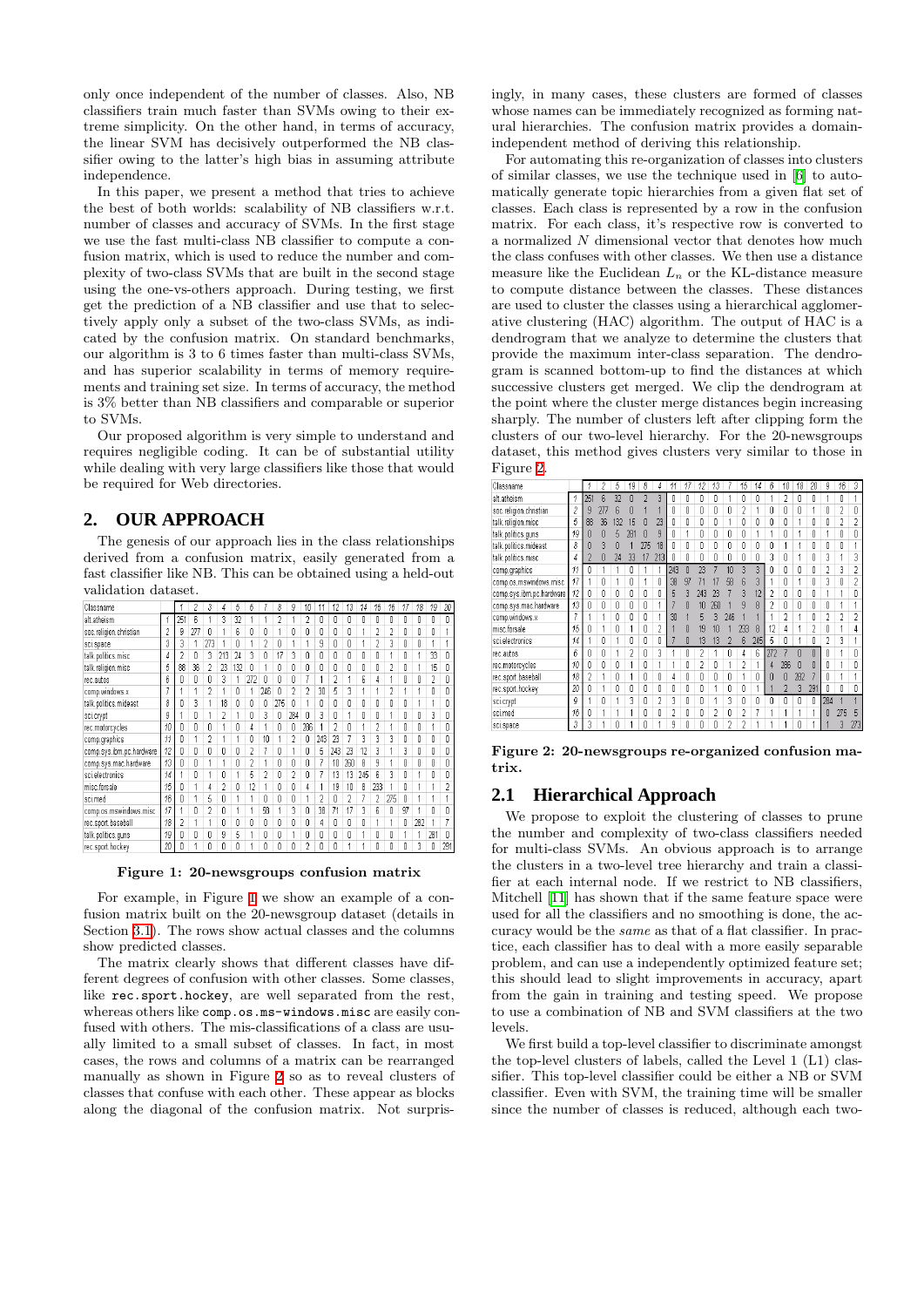| Method                                        | Accuracy (in $\%$ ) |
|-----------------------------------------------|---------------------|
| <b>MCNB</b>                                   | 85.27               |
| <b>MCSVM</b>                                  | 89.66               |
| $NB-L1$                                       | 93.56               |
| SVM-L1                                        | 95.39               |
| $NB-L2$ with $NB-L1$                          | 89.01               |
| NB-L <sub>2</sub> with Perfect-L <sub>1</sub> | 88.41               |
| SVM-L2 with NB-L1                             | 92.04               |
| SVM-L2 with Perfect-L1                        | 91.65               |

<span id="page-2-2"></span>Table 1: Level-wise comparisons for 20newsgroups data

class SVM will still need all documents. At the secondlevel (L2) we build multi-class SVMs within each cluster of classes. The total number of SVMs at the second level will be close to  $N$  but the number of classes per SVM is significantly reduced.

Each L2 classifier can concentrate on a smaller set of classes that confuse with each other. For a generative classifier like NB, we expect this to result in better feature selection and thus enable finer distinctions amongst the confusing classes[[2\]](#page-5-12). For SVMs, the spread of the negative ('others') class is reduced, which we expect will make separability easier and/or better.

#### *2.1.1 Evaluation of the hierarchical approach*

We evaluate the accuracy and training time for solving the multi-class problem using a two-level hierarchy. We compare four methods: Flat multi-class NB classifiers (MCNB), flat multi-class SVMs (MCSVM) using the one-vs-others approach, NB classifiers at both the levels (L1 and L2) of the hierarchy (Hier-NB) and NB classifier at L1 followed by SVMs at L2 (Hier-SVM).



<span id="page-2-0"></span>Figure 3: Accuracy of different hierarchical methods for 20NG

<span id="page-2-1"></span>Figure 4: Training time of different hierarchical methods for 20NG

We notice from Figures [3](#page-2-0) and [4](#page-2-1) that while the training times for Hier-NB and Hier-SVM are lower than for MCSVM, the accuracy is also reduced. The accuracy for Hier-NB is even lower than that of MCNB. Hier-SVM has lower accuracy than MCSVM though it is slightly better than MCNB. Also, training time of Hier-SVM is less than half that of MCSVM.

We show in Table [1,](#page-2-2) a comparison of accuracy of the two levels separately for both NB and SVM classifiers. For L2, we show two kinds of accuracy, first on documents that get correctly classified to their correct group by L1, and second the absolute accuracy of L2 assuming a perfect L1 classifier. As expected, all the L1 and L2 classifiers are individually more accurate than the original flat classifier, as noted in[[2](#page-5-12)]

and as we expected in Section [2.1](#page-1-2). Even though NB-L2 has an accuracy of 89.01%, combining with the NB-L1 accuracy of 93.56% leaves us with a resultant accuracy of Hier-NB of 83.28%. Although NB-L1 and NB-L2 are both individually better than MCNB (85.27%), we see that compounding of classification errors leaves Hier-NB worse off than MCNB. Similarly, SVM-L2 with a NB classifier at L1 (Hier-SVM) has an accuracy of 92.04%. The accuracy of Hier-SVM still drops down to 86.12% which is slightly better than MCNB, but is worse than the MCSVM accuracy of 89.66%. If we replace NB-L1 with SVM-L1 having 95.39% accuracy, the overall accuracy for both Hier-NB and Hier-SVM improves slightly, but the training time gets worse.

There is no conclusive comparison in[[2](#page-5-12), [9\]](#page-5-13) which decisively states whether a hierarchical classification scheme is better than a flat one for NB classifiers. These previous studies have either restricted the number of features at each node in the hierarchy or have tried to equalize the number across the flat and hierarchical schemes. It is not clear whether by attempting to equalize the number of features, one of the classification schemes is getting compromised.

The main reason for the low accuracy of the hierarchical approaches is the compounding of errors at the two levels. Even though the accuracy at both levels is higher than that of a flat classifier, the product of their accuracies falls short of the accuracy of a flat classifier. Increasing the levels beyond two is expected to worsen this compounding effect.

This led us to design a new algorithm GraphSVM, that attempts to ensure that the first-stage classification will make the overall process fast, but inaccuracy of the first-stage classifier will not jeopardize overall accuracy.

## **2.2 The GraphSVM algorithm**

In this algorithm, we represent class confusion in a more general way using a graph, which may connect a class with any other class, instead of restricting confusion to a hierarchy of disjoint groups as in the previous approach.

As in the previous approach, we start with the confusion matrix obtained by a fast multi-class NB classifier  $M_1$ . For each class i, we find the set of classes  $F(i)$  such that more than a threshold  $(t)$  percentage of documents from each class in  $F(i)$  gets mis-classified as class i. For example, for the confusion matrix in Figure [1](#page-1-0), we find that for the class alt. atheism and with a threshold of 3%,  $F(\text{alt}.\text{atheism}) =$ {talk.religion.misc, soc.religion.christian}.

Next, for each node i with non-empty  $F(i)$ , we train a multi-class classifier  $M_2(i)$  to distinguish amongst the classes in  $\{i\} \cup F(i)$ . These classifiers are constructed using a more accurate and possibly slower method like SVMs.

During testing, we first classify a document d using  $M_1$ . If the predicted class for d is i, we feed it to  $M_2(i)$ , if any, and get a refined prediction j.

In the above example, when a test instance is predicted as alt.atheism by  $M_1$ , we get the prediction refined by a onevs-others SVM,  $M_2(i)$ , between the classes alt.atheism, talk.religion.misc and soc.religion.christian. The prediction of  $M_2(i)$  is returned as the final answer for the test instance.

#### *2.2.1 Discussion of the algorithm*

GraphSVM partitions a classification task between NB and SVMs such that SVMs are only invoked on small subsets of classes that get mis-classified by the NB classifiers.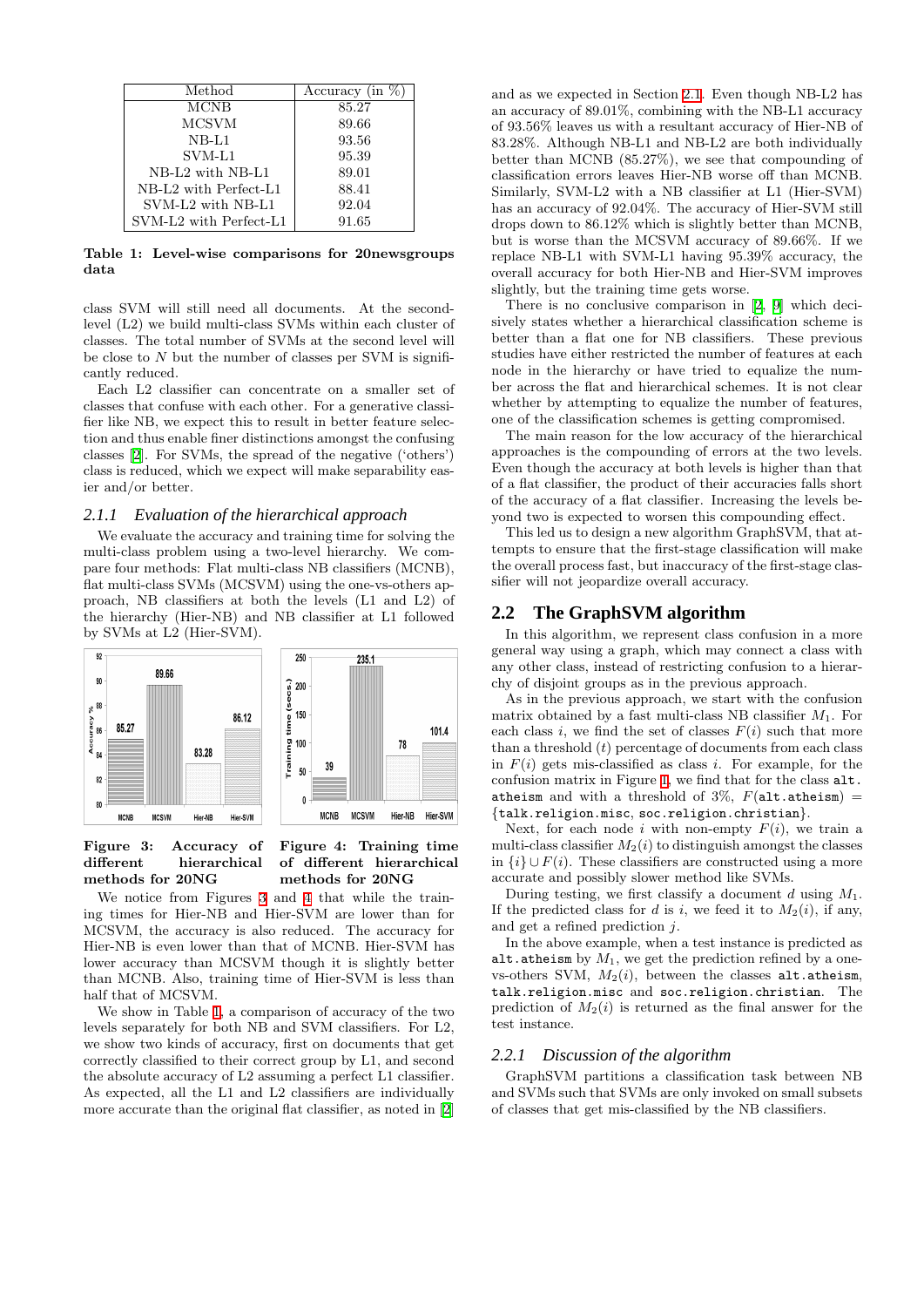We can claim that GraphSVM will not be worse than MCNB provided that the training data is representative of the test data. GraphSVM can choose not to use any second stage SVM refinements in the rare case where the SVM classifier is found to be worse than a NB classifier on a validation dataset. Compared to MCSVM, the main reason GraphSVM may be worse is high positive values of the threshold t. We can always decrease the threshold, at the expense of increasing the training time, to match MCSVM accuracy as shown in Section [3.5](#page-4-0). In most cases, we expect the strengths of NB and SVMs to combine to give performance better than both individually.

The main property that we rely on for accuracy is that the set of classes that a class confuses with, using a NB classifier, should be the same for the training and test set. The relative distribution of the confusion matrix is not required to remain unchanged, provided entries that were previously below the threshold t do not suddenly increase beyond it.

The benefit of GraphSVM will be greatest when the misclassifications of the first stage are spread across a small number of classes. The worst case is when mis-classifications of a class are uniformly distributed over many classes. In this case, the algorithm will reduce to multi-class SVMs. In most practical datasets that is rarely the case.

## **3. EXPERIMENTAL EVALUATION**

Text classification involves dealing with tens of thousands of features and documents. NB classifiers have proved to be very fast and scalable and show a moderate accuracy, whereas the SVM variants are the most accurate, but the slowest to train. Our aim is to scale up these expensive SVMs using the proposed GraphSVM algorithm. Hence we compare GraphSVM only with the fast NB classifiers and the accurate SVM classifiers.

In this section we present an evaluation of the proposed GraphSVM algorithm. We compare this algorithm to multiclass NB (MCNB), multi-class SVMs (MCSVM) and the hierarchical approach with a NB classifier at L1 and SVMs at L2 (Hier-SVM). We compare the algorithm on accuracy, training time and scalability w.r.t. size of the training set.

#### <span id="page-3-0"></span>**3.1 Datasets**

**20-newsgroups** The 20-newsgroups (20NG) dataset<sup>[1](#page-3-1)</sup> is a collection of 18, 828 news wire articles from 20 Usenet groups. The older version of the dataset had 1, 000 articles in each group, but the newer version we use is without duplicates and with most headers removed. This dataset is not pre-processed into training and testing sets. We randomly chose 70% of the documents for training and the remaining 30% for testing. The corpus contained around 75, 000 words. Features were selected using mutual information. All words were stemmed using a Porter stemmer [\[13](#page-5-14)], all HTML tags were skipped and all header fields except subject and organization of the posted article were ignored.

Reuters-21578 The Reuters-21578 Text Categorization Test collection<sup>[2](#page-3-2)</sup> is a standard text categorization benchmark. It contains 135 classes. We chose only those 60 classes which have more than 10 training documents. This resulted in 8819 training documents and 1887 test documents. XML

tags were ignored and the words were stemmed with a Porter stemmer[[13\]](#page-5-14). We used the standard Mod-Apte train-test split. Training instances with multiple class assignments were considered once in every assigned class. We ignored multi-class test instances because we wanted to see if confusion amongst classes can be resolved by using the proposed algorithm.

All experiments were performed on a 1.4GHz P4 machine with 512MB RAM, running Linux.  $Rainbow<sup>3</sup>$  $Rainbow<sup>3</sup>$  $Rainbow<sup>3</sup>$  was used for feature selection, text processing and experiments involving NB classifiers.  $SVMLight<sup>4</sup>$  $SVMLight<sup>4</sup>$  $SVMLight<sup>4</sup>$  was used for all experiments involving SVMs.

## <span id="page-3-7"></span>**3.2 Overall comparison**

In Figures [5](#page-3-5) and [6](#page-3-6) we show the accuracy and training time for the four methods on the 20NG and Reuters datasets.



<span id="page-3-5"></span>Figure 5: Accuracy comparison for all methods for both datasets



<span id="page-3-6"></span>Figure 6: Training time comparison for all methods for both datasets

In Figure [5,](#page-3-5) for the 20NG dataset, we observe that the accuracy of GraphSVM at 88.72% is slightly smaller than the MCSVM accuracy of 89.66%. The accuracy of GraphSVM is higher than the previous Hier-SVM accuracy of 86.12%. For the Reuters dataset, GraphSVM has the highest accuracy of 94.86% while MCSVM and MCNB have accuracies of 92.86% and 92.47% respectively.

From Figure [6](#page-3-6) we observe that GraphSVM has the fastest training time among the approaches involving SVMs, and for both the datasets, is more than a factor of 3 faster than MCSVM. As expected, MCSVM is the slowest to train.

#### <span id="page-3-8"></span>**3.3 Scalability with number of classes**

We evaluated the training time of the different approaches with increasing number of classes. We started with 5 randomly picked classes, and added 5 randomly picked classes at a time for both the datasets. In Figures [7](#page-4-1) and [8](#page-4-2) we observe that the gap between the training time of GraphSVM and MCSVM increases as the number of classes is increased.

<span id="page-3-1"></span><sup>1</sup> [http://www.ai.mit.edu/~jrennie/20\\_newsgroups/](http://www.ai.mit.edu/~jrennie/20_newsgroups/)

<span id="page-3-2"></span> $^{2}$ [http://www.daviddlewis.com/resources/](http://www.daviddlewis.com/resources/testcollections/reuters21578/)

[testcollections/reuters21578/](http://www.daviddlewis.com/resources/testcollections/reuters21578/)

<span id="page-3-3"></span> $3$ <http://www.cs.cmu.edu/~mccallum/bow/>

<span id="page-3-4"></span><sup>4</sup> <http://svmlight.joachims.org/>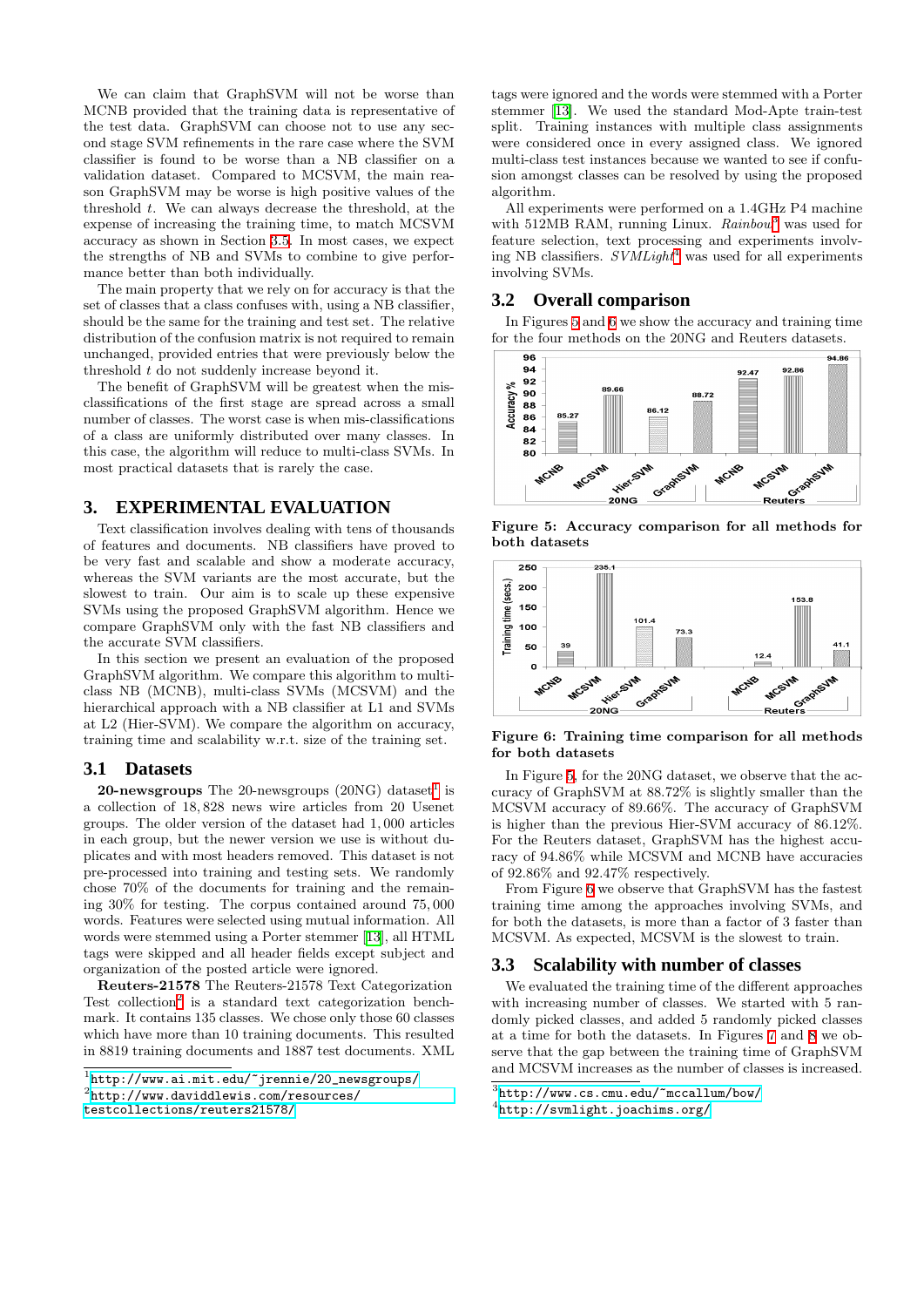

<span id="page-4-1"></span>Figure 7: Training time vs. Number of classes for 20NG



<span id="page-4-2"></span>Figure 8: Training time vs. Number of classes for Reuters

Figures [9](#page-4-3) and [10](#page-4-4) show that in all cases GraphSVM continues to maintain the high accuracy vis-a-vis MCSVM and MCNB. For the 20NG dataset (Figure [9\)](#page-4-3), GraphSVM maintains an accuracy of within 1% of MCSVM and for the Reuters dataset (Figure [10](#page-4-4)) GraphSVM is on an average, 3% better than MCSVM. We notice a large dip in Figure [10](#page-4-4) for MCNB and MCSVM. The Reuters dataset is highly skewed in the distribution of instances per class. Figure [10](#page-4-4) additionally shows the total number of test instances over which the micro-averaged accuracy values are reported. For 25 classes there are only 166 test instances. The 7% difference between GraphSVM and MCNB and MCSVM is due to only 11 additional instances correctly classified by GraphSVM. Since these 25 classes are thinly populated, most of the misclassifications seen in the confusion matrix are larger than the threshold and contribute to edges in the GraphSVM algorithm. These mis-classifications are corrected by the more focused SVMs in the GraphSVM method. The graph smoothens out after 30 classes when there are a larger number of instances and the accuracy of GraphSVM is consistently better.



<span id="page-4-3"></span>Figure 9: Accuracy vs. Number of classes for 20NG

## <span id="page-4-6"></span>**3.4 Scalability with training set size**

Training time: In Figure [11](#page-4-5), the size of the training set was varied from 10% to 70% of the whole data, while keeping the relative train-test ratio constant at 70:30. We observe



<span id="page-4-4"></span>Figure 10: Accuracy vs. Number of classes for Reuters

that the training time of GraphSVM is nearly linear in the training set sizes, while for multi-class SVMs the training time increased super-linearly with training set size. This causes the gap between the two methods to become more prominent for larger datasets.

Accuracy: In Figure [11](#page-4-5) we show the corresponding accuracy values against varying percentages of training set sizes for 20NG. We observe that as the accuracy of MCSVM increases with increasing number of training instances and GraphSVM closely tracks the increase and is always more accurate than MCNB.

Maximum memory: In Figure [11](#page-4-5) the percentage of training documents is plotted against the maximum memory required to train any SVM model in the GraphSVM and MCSVM approaches. In both cases, multiple one-vs-others SVMs are learned, but the size and heterogeneity of the negative ('others') class varies largely leading to different memory requirements. In MCSVM, this negative class contains the entire dataset apart from the positive class, whereas it is greatly pruned in the GraphSVM approach. We notice that GraphSVM requires less than one-fourth the memory required by MCSVM.



<span id="page-4-5"></span>Figure 11: Training time, accuracy and maximum model memory with varying training set sizes for the 20NG dataset

#### <span id="page-4-0"></span>**3.5 Effect of the threshold parameter**

An important parameter of GraphSVM is the threshold used to decide what SVMs to create in the second stage.

In Table [2](#page-5-15) we show the accuracy and training time for different values of the threshold  $(t)$ . We see that a threshold of 3% to 7% is appropriate for both these datasets because of the base accuracy of the NB classifier chosen to get the confusion matrix.